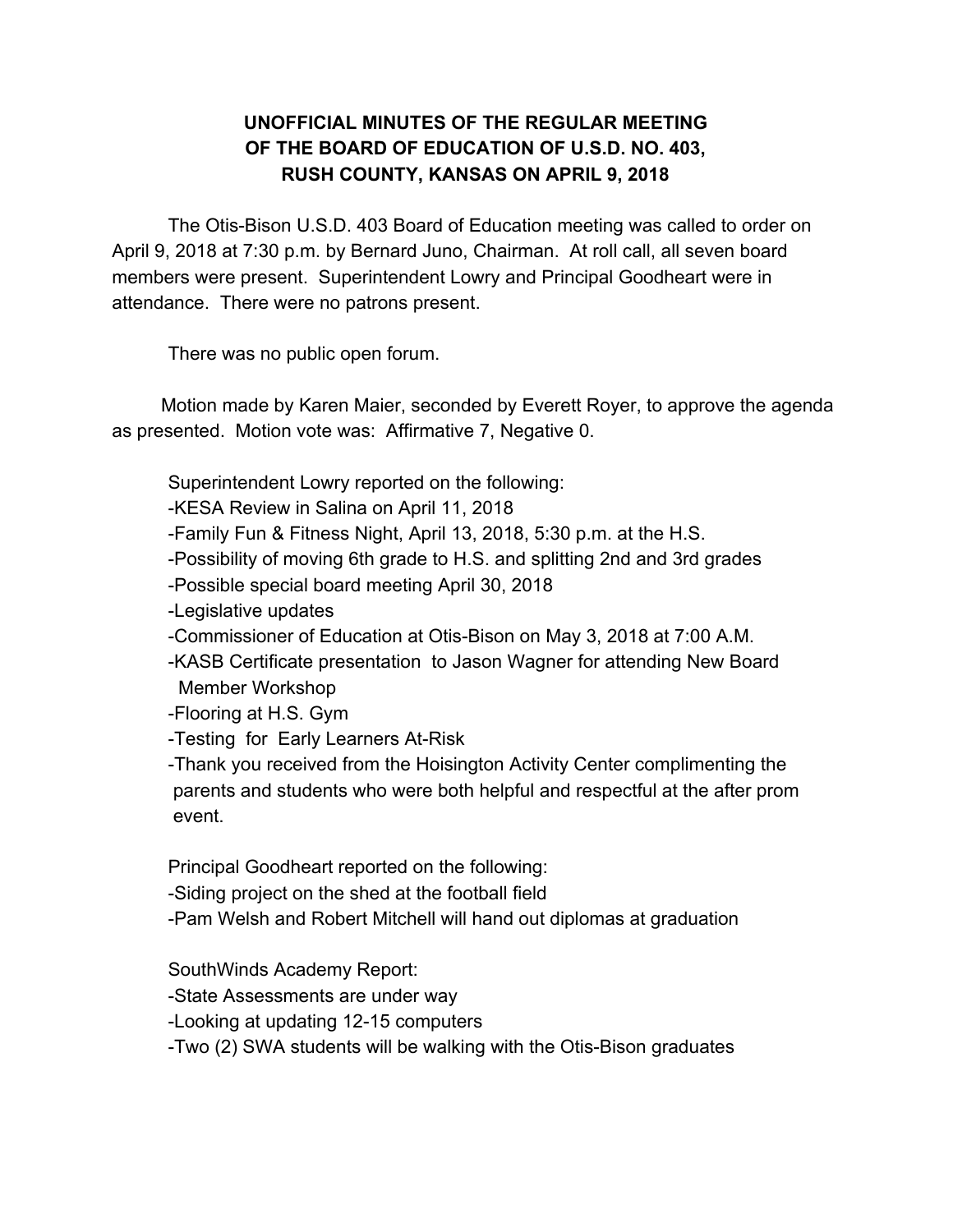Gary Yost moved, seconded by Jason Wagner, to approve the March 12, 2018 Regular Meeting Minutes, Treasurer's Report, Accounts Payable, Activity Funds and Petty Cash Fund. Motion vote was: Affirmative 7, Negative 0.

Motion made by Everett Royer, seconded by Robert Mitchell, to approve the invoice from Harris School Solutions in the amount of \$4,241.80 to renew Fund Accounting and Activity Accounting. Motion vote was: Affirmative 7, Negative 0.

Karen Maier moved, seconded by Pam Welsh, to approve the 2018 Summer School Program. Motion vote was: Affirmative 7, Negative 0.

Jason Wagner moved to approve the senior trip to Colorado. Motion seconded by Everett Royer. Motion vote was: Affirmative 7, Negative 0.

Gary Yost moved, seconded by Everett Royer, to increase all lunch prices ten cents and all breakfast prices five cents, with all other fees remaining the same. Motion vote was: Affirmative 7, Negative 0.

Motion made by Karen Maier, seconded by Robert Mitchell, to approve the KASB dues in the amount of \$4,493.24 and the Legal Assistant Fees in the amount of \$2,100.00. Motion vote was: Affirmative 7, Negative 0.

Gary Yost moved, seconded by Pam Welsh, to approve a one (1) year contract for Shannon Anderson as SouthWinds Academy Director for the 2018-2019 school year, with salary to be determined at a later date. Motion vote was: Affirmative 7, Negative 0.

Everett Royer moved, seconded by Karen Maier, to approve the Driver's Education contract for Stan Ewy, with salary to be as per the current Negotiated Agreement. Motion vote was: Affirmative 7, Negative 0.

Motion made by Robert Mitchell, seconded by Jason Wagner, to approve a contract for Shelly Ewy as Summer School Instructor for 2018, with salary to be paid as per the current Negotiated Agreement. Motion vote was: Affirmative 7, Negative 0.

Motion made by Gary Yost, seconded by Everett Royer, to accept the resignation from Sheryl MacDonald as bus driver effective May 18, 2018. Motion vote was: Affirmative 7, Negative 0.